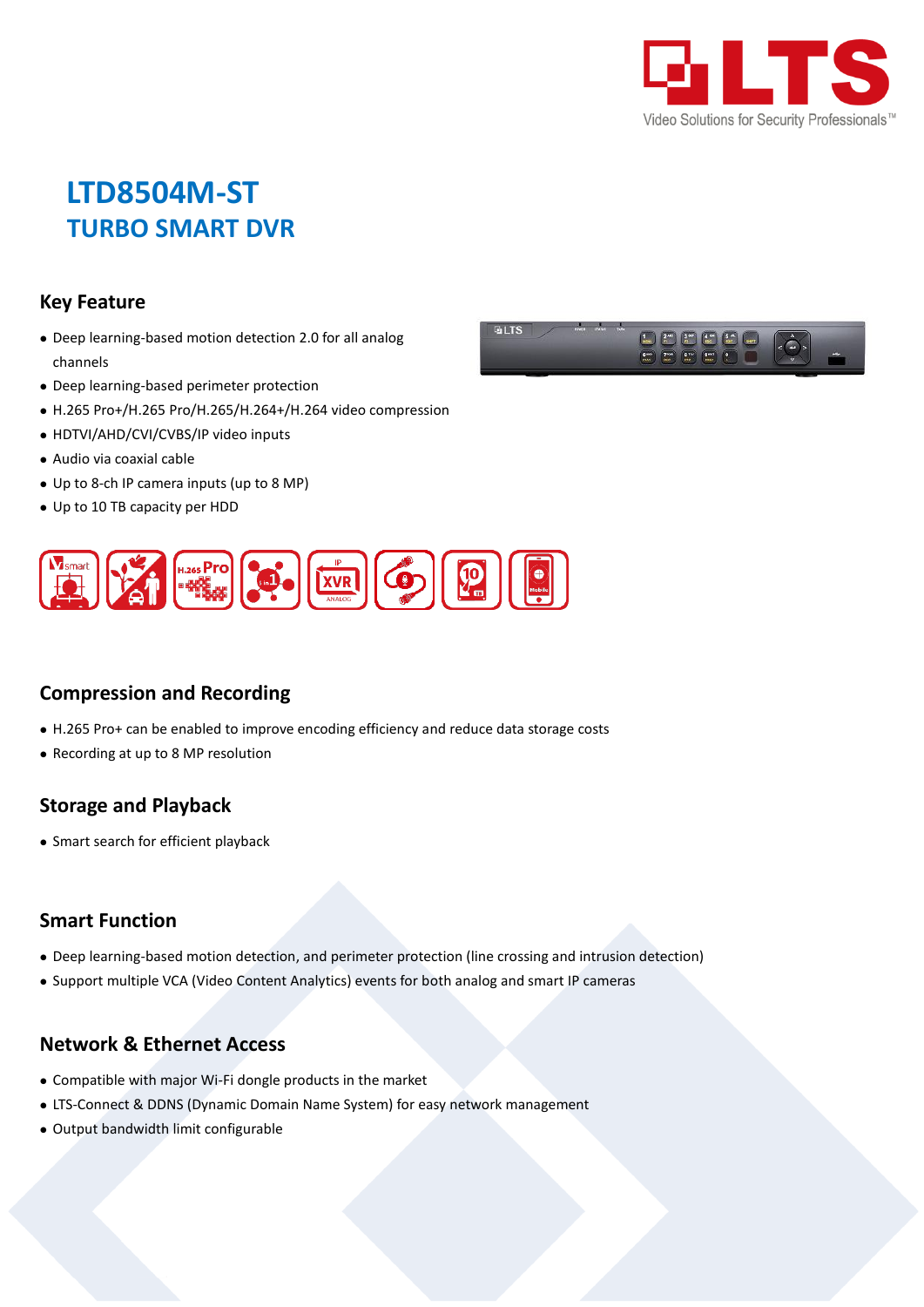

# **Specification**

| <b>Model</b>                            | <b>LTD8504M-ST</b>                                                             |  |  |  |  |
|-----------------------------------------|--------------------------------------------------------------------------------|--|--|--|--|
| <b>Motion Detection 2.01</b>            |                                                                                |  |  |  |  |
| <b>Human/Vehicle Analysis</b>           | Deep learning-based motion detection 2.0 is enabled by default for all analog  |  |  |  |  |
|                                         | channels, it can classify human and vehicle, and extremely reduce false alarms |  |  |  |  |
|                                         | caused by objects like leaves and lights;                                      |  |  |  |  |
|                                         | Quick search by object or event type is supported;                             |  |  |  |  |
| <b>Perimeter Protection<sup>1</sup></b> |                                                                                |  |  |  |  |
| <b>Human/Vehicle Analysis</b>           | Up to 4-ch                                                                     |  |  |  |  |
| <b>Recording</b>                        |                                                                                |  |  |  |  |
| <b>Video compression</b>                | H.265 Pro+/H.265 Pro/H.265/H.264+/H.264                                        |  |  |  |  |
|                                         | Main stream:                                                                   |  |  |  |  |
|                                         | 8 MP@8 fps/5 MP@12 fps/4 MP@15 fps/8 MP Lite@15 fps/3 MP@18 fps                |  |  |  |  |
|                                         | 1080p/720p/WD1/4CIF/VGA/CIF@25 fps (P)/30 fps (N)                              |  |  |  |  |
| <b>Encoding resolution</b>              | *: 8 MP@8 fps is only available for channel 1, 8 MP Lite is only available for |  |  |  |  |
|                                         | channel 2 to channel 4.                                                        |  |  |  |  |
|                                         | Sub-stream:                                                                    |  |  |  |  |
|                                         | WD1/4CIF/CIF@25 fps (P)/30 fps (N)                                             |  |  |  |  |
| <b>Video bitrate</b>                    | 32 Kbps to 10 Mbps                                                             |  |  |  |  |
| Dual stream                             | Support                                                                        |  |  |  |  |
| <b>Stream type</b>                      | Video, Video & Audio                                                           |  |  |  |  |
| <b>Audio compression</b>                | G.711u                                                                         |  |  |  |  |
| <b>Audio bitrate</b>                    | 64 Kbps                                                                        |  |  |  |  |
| <b>Video and Audio</b>                  |                                                                                |  |  |  |  |
|                                         | 2-ch (up to $6$ -ch)                                                           |  |  |  |  |
|                                         |                                                                                |  |  |  |  |
| IP video input <sup>2</sup>             | Enhanced IP mode on:                                                           |  |  |  |  |
|                                         | 4-ch (up to 8-ch), each up to 4 Mbps                                           |  |  |  |  |
|                                         | Up to 8 MP resolution                                                          |  |  |  |  |
|                                         | Support H.265+/H.265/H.264+/H.264 IP cameras                                   |  |  |  |  |
|                                         | $4$ -ch                                                                        |  |  |  |  |
| Analog video input                      | BNC interface (1.0 Vp-p, 75 $\Omega$ ), supporting coaxitron connection        |  |  |  |  |
| <b>HDTVI input</b>                      | 8 MP, 5 MP, 4 MP, 3 MP, 1080p30, 1080p@25 fps, 720p@60 fps, 720p@50 fps,       |  |  |  |  |
|                                         | 720p@30 fps, 720p@25 fps                                                       |  |  |  |  |
| <b>AHD input</b>                        | 5 MP, 4 MP, 1080p@25 fps, 1080p@30 fps, 720p@25 fps, 720p@30 fps               |  |  |  |  |
| <b>HDCVI input</b>                      | 4 MP, 1080p@25 fps, 1080p@30 fps, 720p@25 fps, 720p@30 fps                     |  |  |  |  |
| <b>CVBS input</b>                       | PAL/NTSC                                                                       |  |  |  |  |
| <b>CVBS output</b>                      | 1-ch, BNC (1.0 Vp-p, 75 Ω),                                                    |  |  |  |  |
|                                         | resolution: PAL: 704 × 576, NTSC: 704 × 480                                    |  |  |  |  |
|                                         | 1-ch, 1920 × 1080/60Hz,                                                        |  |  |  |  |
|                                         | $1280 \times 1024/60$ Hz,                                                      |  |  |  |  |
| <b>VGA output</b>                       | 1280 × 720/60Hz,                                                               |  |  |  |  |
|                                         | $1024 \times 768/60$ Hz                                                        |  |  |  |  |
|                                         | HDMI/VGA simultaneous output                                                   |  |  |  |  |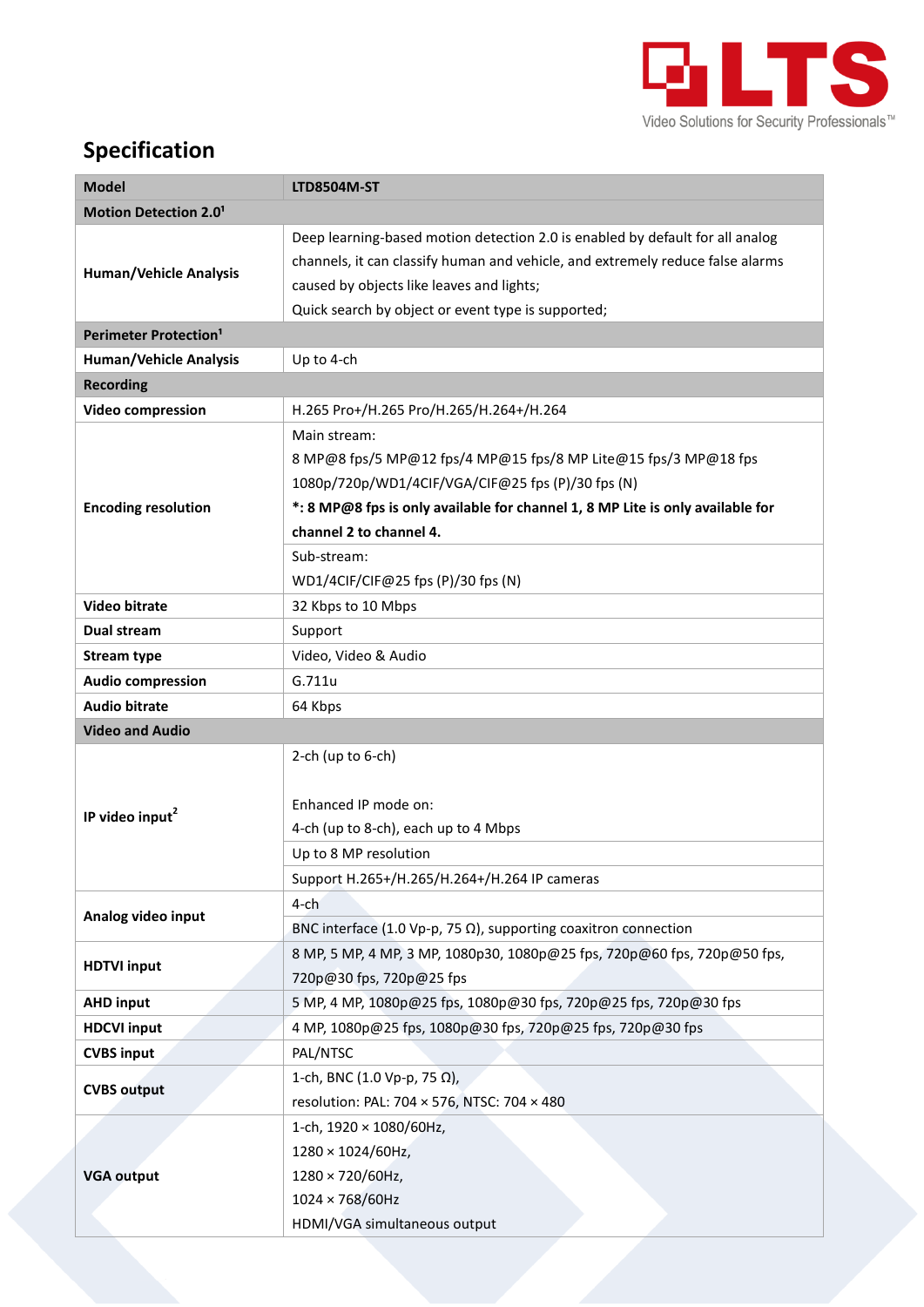

|                                     | 1-ch, 2K (2560 × 1440)/60Hz,                                               |  |  |  |
|-------------------------------------|----------------------------------------------------------------------------|--|--|--|
| <b>HDMI</b> output                  | 1920 × 1080/60Hz,                                                          |  |  |  |
|                                     | 1280 × 1024/60Hz,                                                          |  |  |  |
|                                     | 1280 × 720/60Hz,                                                           |  |  |  |
|                                     | 1024 × 768/60Hz                                                            |  |  |  |
|                                     | HDMI/VGA simultaneous output                                               |  |  |  |
| <b>Audio input</b>                  | 1-ch, RCA (2.0 Vp-p, 1 KΩ)                                                 |  |  |  |
|                                     | 4-ch via coaxial cable                                                     |  |  |  |
| <b>Audio output</b>                 | 1-ch, RCA (Linear, 1 KΩ)                                                   |  |  |  |
| Two-way audio                       | 1-ch, RCA (2.0 Vp-p, 1 KΩ) (using the audio input)                         |  |  |  |
| Synchronous playback                | $4$ -ch                                                                    |  |  |  |
| <b>Network</b>                      |                                                                            |  |  |  |
| <b>Remote connections</b>           | 32                                                                         |  |  |  |
|                                     | TCP/IP, PPPoE, DHCP, LTS-Connect, DNS, DDNS, NTP, SADP, NFS, iSCSI, UPnP™, |  |  |  |
| <b>Network protocols</b>            | HTTPS, ONVIF                                                               |  |  |  |
| <b>Network interface</b>            | 1, RJ45 10/100 Mbps self-adaptive Ethernet interface                       |  |  |  |
|                                     |                                                                            |  |  |  |
| Wi-Fi                               | Connectable to Wi-Fi network by Wi-Fi dongle through USB interface         |  |  |  |
| <b>Auxiliary interface</b>          |                                                                            |  |  |  |
| <b>SATA</b>                         | 1 SATA interface                                                           |  |  |  |
| Capacity                            | Up to 10 TB capacity for each disk                                         |  |  |  |
| <b>Serial interface</b>             | RS-485 (half-duplex)                                                       |  |  |  |
|                                     | Front panel: 1 × USB 2.0                                                   |  |  |  |
| <b>USB interface</b>                | Rear panel: 1 × USB 2.0                                                    |  |  |  |
| Alarm in/out                        | N/A                                                                        |  |  |  |
| <b>General</b>                      |                                                                            |  |  |  |
| Power supply                        | 12 VDC, 1.5 A                                                              |  |  |  |
| Consumption                         |                                                                            |  |  |  |
| (without HDD)                       | $\leq 10 W$                                                                |  |  |  |
| <b>Working temperature</b>          | -10 °C to +55 °C (+14 °F to +131 °F)                                       |  |  |  |
| <b>Working humidity</b>             | 10% to 90%                                                                 |  |  |  |
| Dimension ( $W \times D \times H$ ) | $315 \times 242 \times 45$ mm (12.4 $\times$ 9.5 $\times$ 1.8 inch)        |  |  |  |

#### *Note:*

1: Motion detection 2.0 and perimeter protection cannot be enabled at the same time. Enable one function will make the other one unavailable.

2: Enhanced IP mode might be conflicted with smart events (face picture comparison, motion detection 2.0 and perimeter protection) or other functions, please refer to the user manual for details.